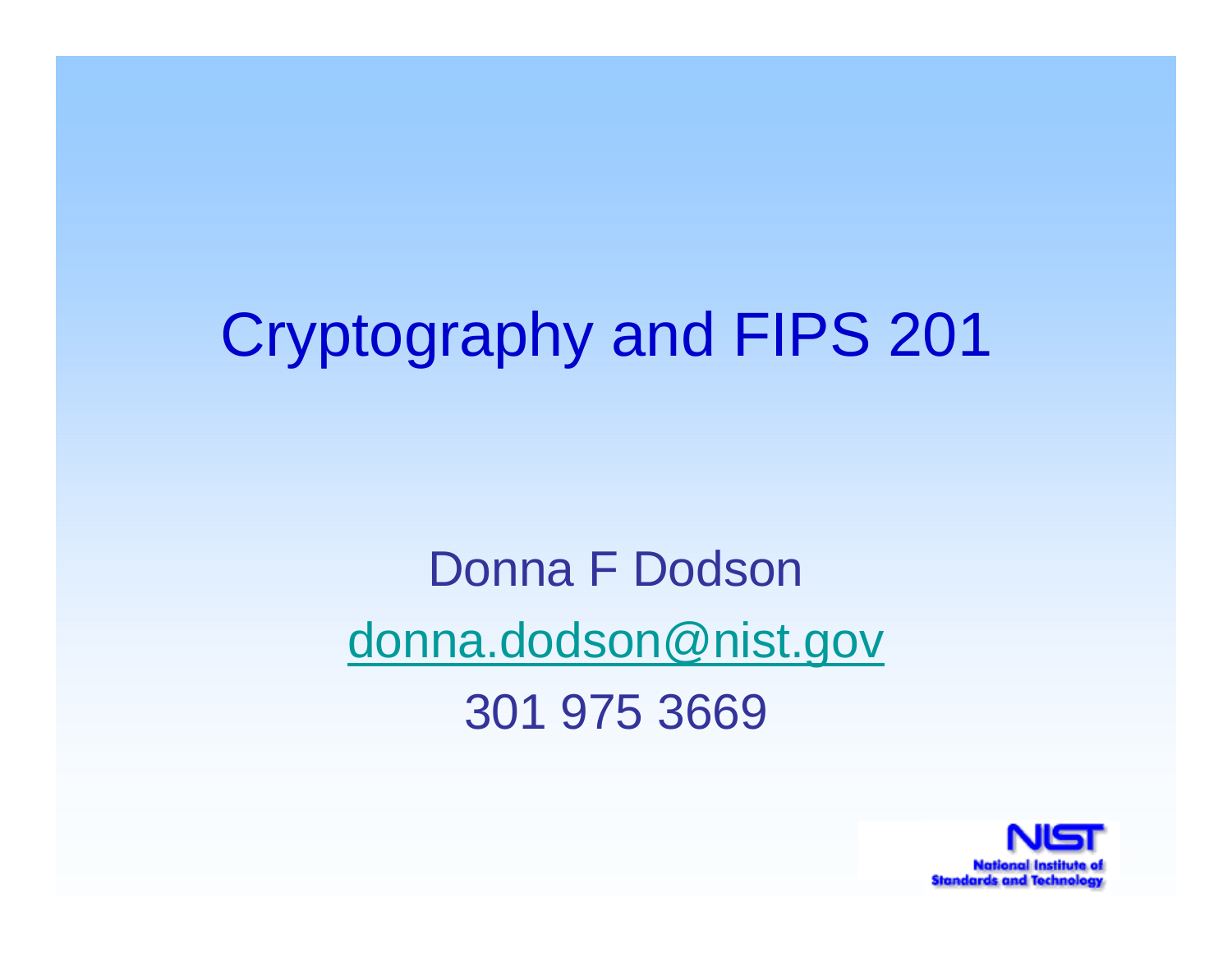#### FIPS 201 Cryptographic Specifications

#### • Cryptographic key(s)

- One **mandatory** PIV asymmetric authentication key
	- May be used to sign an externally generated hash
- Optional symmetric and asymmetric keys
	- Symmetric key for challenge response protocols
	- Asymmetric keys for digital signatures and key management
	- Symmetric key for card management
- Digital signatures on logical credentials
	- CHUID, X.509 certificates, biometrics, the SP800-73 Security object

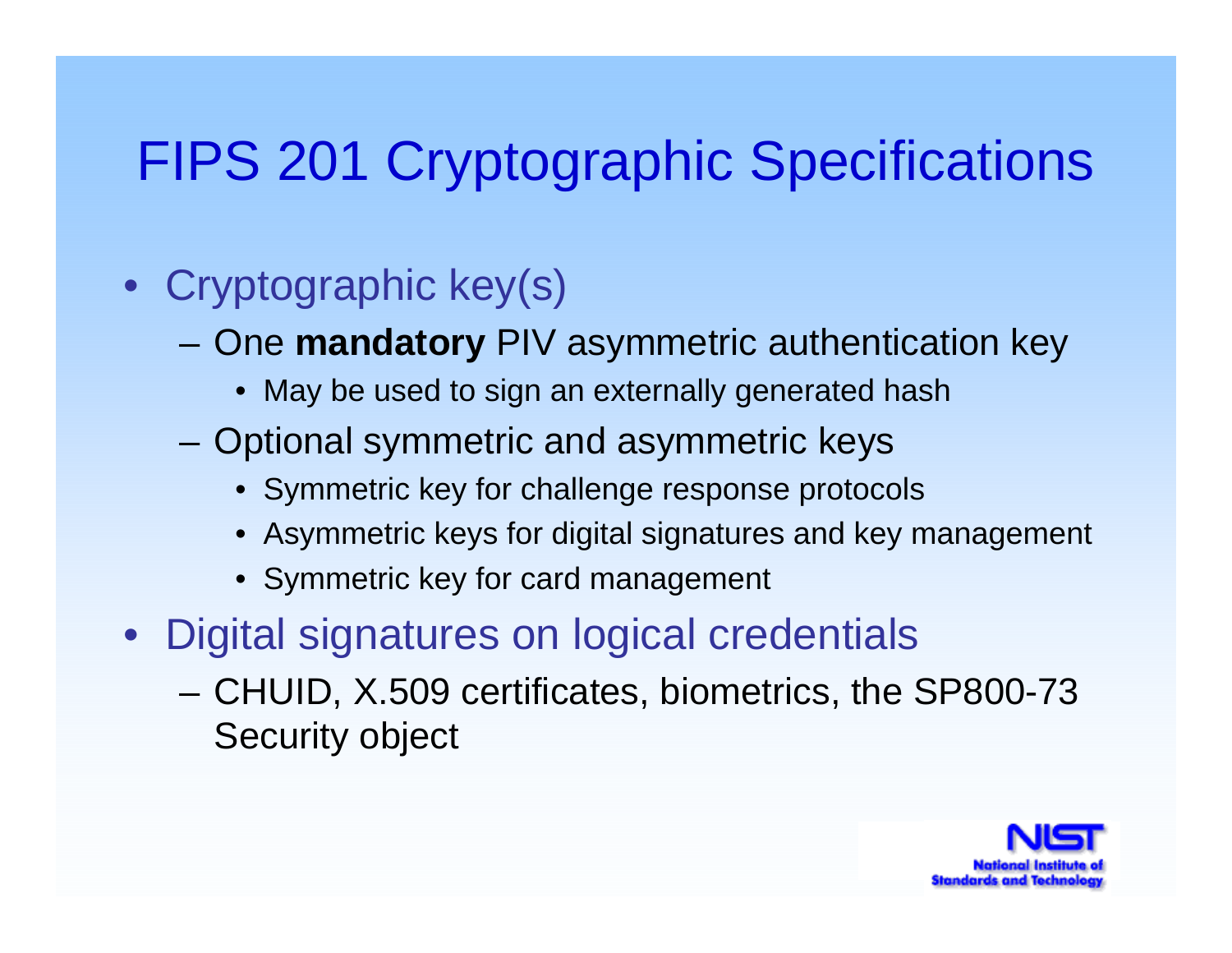## Cryptographic Keys

- On-card key generation for PIV authentication keys and optional digital signature keys
	- *RSA or elliptic curve key pairs*
- Import symmetric authentication and card management keys
	- *Triple DES or AES*
- Import or generate asymmetric key management keys
	- *RSA or elliptic curve key pairs*
- All private/secret key computations on-card
- $\bullet$ Message hashing off-card

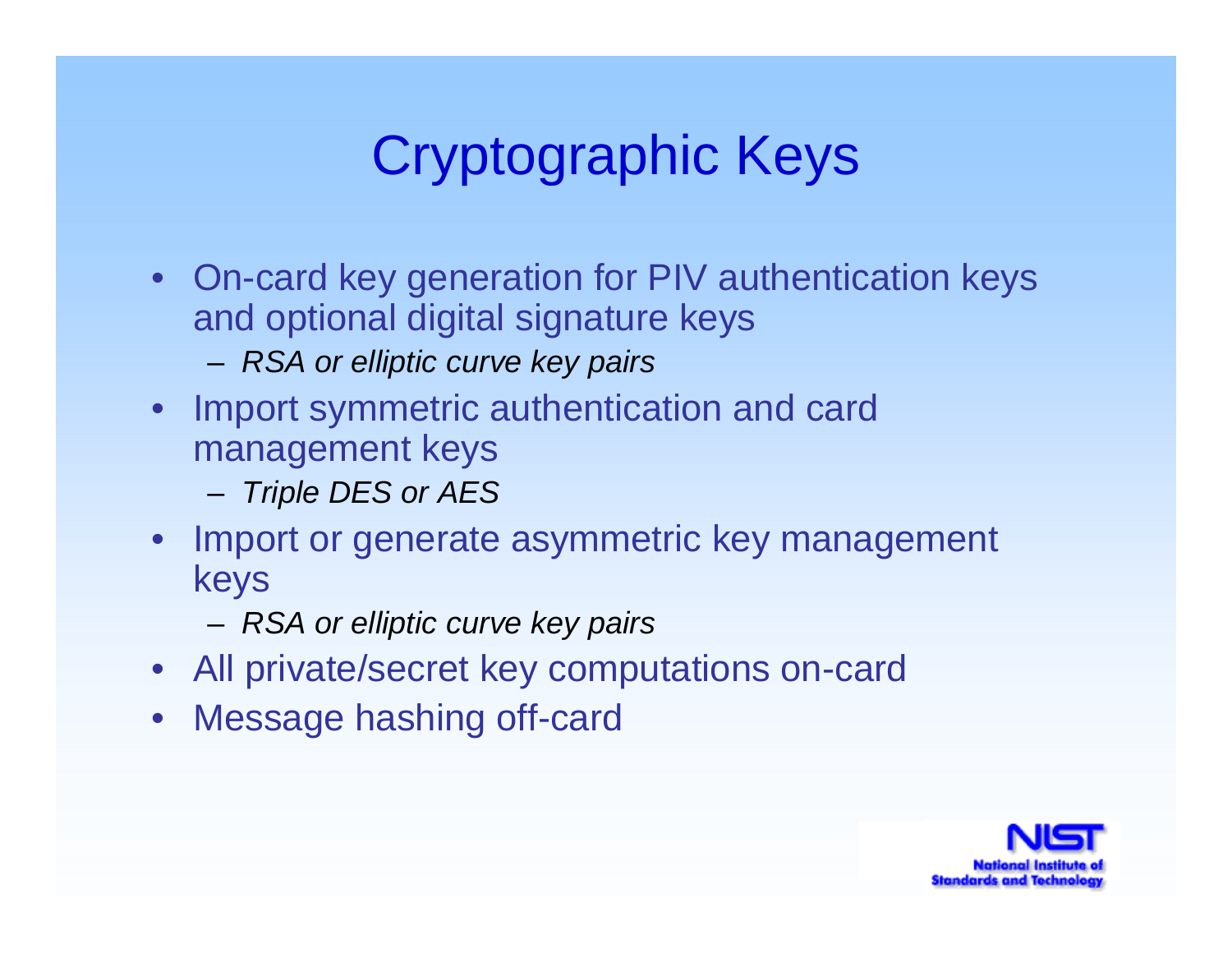| <b>PIV Key Type</b>               | <b>Time Period for</b><br><b>Use</b> | <b>Algorithms and Key Sizes</b>                                                                                                        |
|-----------------------------------|--------------------------------------|----------------------------------------------------------------------------------------------------------------------------------------|
| <b>PIV Authentication</b><br>key  | <b>Through 12/31/2010</b>            | RSA (1024, 2048, or 3072 bits)<br>ECDSA (Recommended Curves, 224 - 283 bits)                                                           |
|                                   | After 12/31/2010                     | <b>RSA (2048 or 3072 bits)</b><br>ECDSA (Recommended Curves, 224 - 283 bits)                                                           |
| <b>Card Authentication</b><br>key | <b>Through 12/31/2010</b>            | 2TDEA<br><b>3TDEA</b><br>AES-128, AES-192, and AES-256<br>RSA (1024, 2048, or 3072 bits)<br>ECDSA (Recommended Curves, 224 - 283 bits) |
|                                   | After 12/31/2010                     | <b>3TDEA</b><br>AES-128, AES-192, and AES-256<br><b>RSA (2048 or 3072 bits)</b><br>ECDSA (Recommended Curves, 224 - 283 bits)          |
| <b>Digital Signature key</b>      | <b>Through 12/31/2008</b>            | RSA (1024, 2048, or 3072 bits)<br>ECDSA (Recommended Curves, 244 – 283 bits)                                                           |
|                                   | After 12/31/2008                     | <b>RSA (2048 or 3072 bits)</b><br>ECDSA (Recommended Curves, 224 – 283 bits)                                                           |
| <b>Key Management key</b>         | <b>Through 12/31/2008</b>            | RSA key transport (1024, 2048, or 3072 bits)<br><b>ECDH or ECC MQV (Recommended Curves, 224</b><br>$-283 \text{ bits}$                 |
|                                   | After 12/31/2008                     | RSA key transport (2048 or 3072 bits);<br><b>ECDH or ECC MQV (Recommended Curves, 224</b><br>$-283 \text{ bits}$                       |

National Institute of<br>Standards and Technology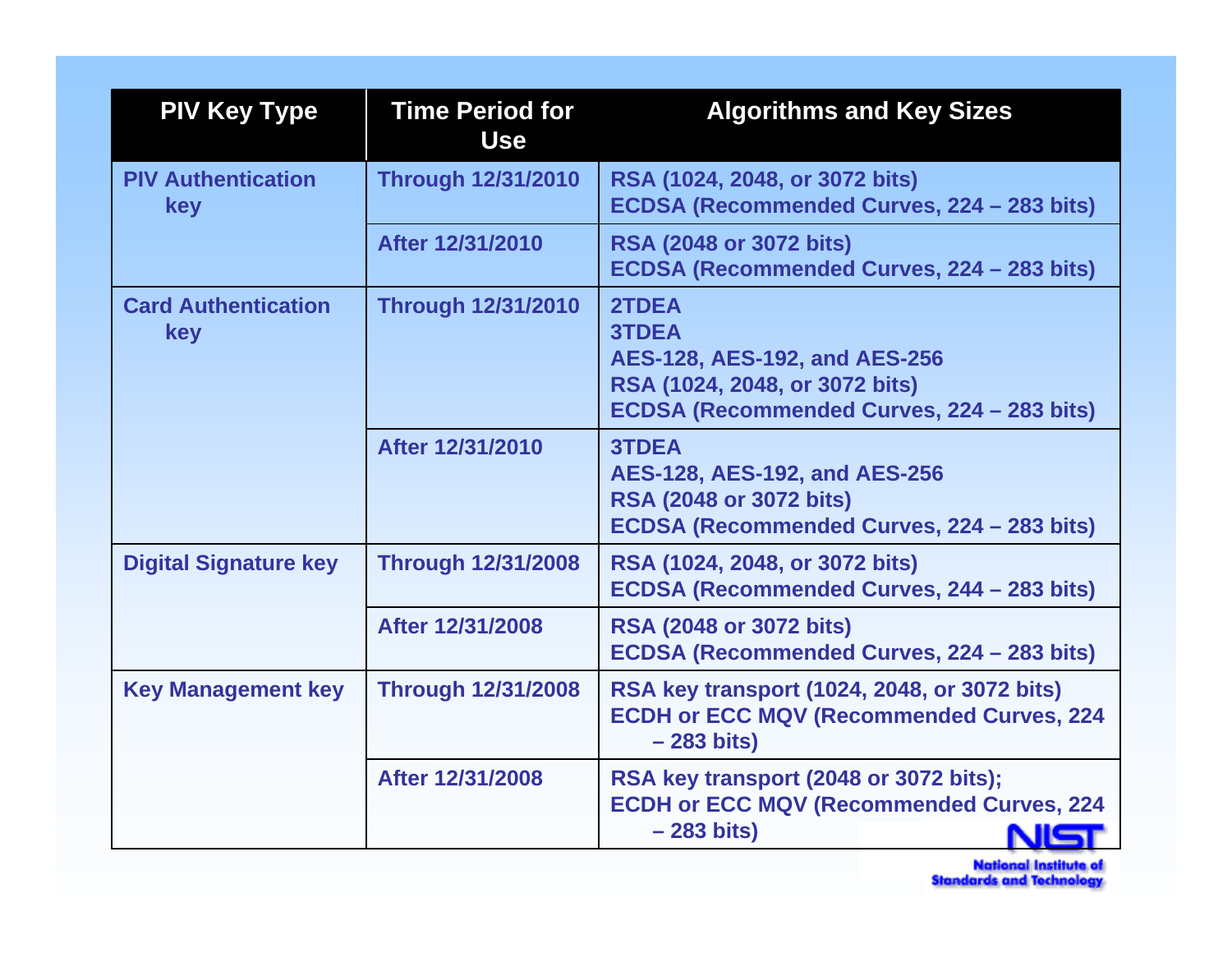#### Digitally Signed Credentials

- CHUID and biometrics employ CMS external detached signature
- X.509 Certificate signature formats as specified in RFC 3279

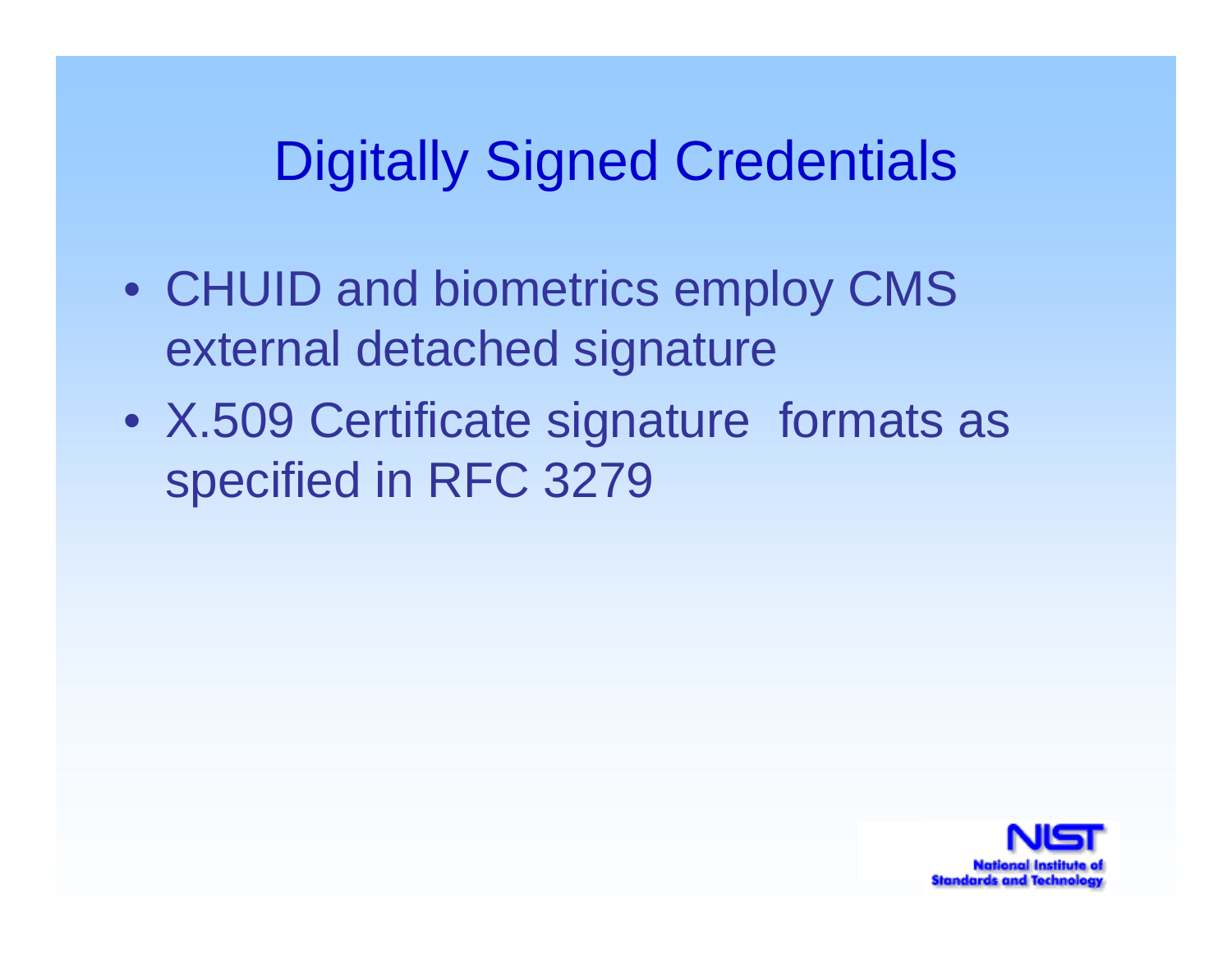| <b>Card or</b><br><b>Certificate</b><br><b>Expiration</b><br><b>Date</b> | <b>Public Key Algorithms</b><br>and Key Sizes                  | <b>Hash Algorithms</b>                     | <b>Padding</b><br><b>Scheme</b>    |
|--------------------------------------------------------------------------|----------------------------------------------------------------|--------------------------------------------|------------------------------------|
| <b>Through</b><br>12/31/2010                                             | RSA (1024, 2048, or 3072<br>bits)                              | SHA-1 or SHA-256                           | <b>PKCS #1 v1.5,</b><br><b>PSS</b> |
|                                                                          | <b>ECDSA (Recommended</b><br><b>Curves, 224 - 283</b><br>bits) | <b>SHA-1, SHA-224 or</b><br><b>SHA-256</b> | N/A                                |
| <b>After</b><br>12/31/2010                                               | <b>RSA (2048 or 3072 bits)</b>                                 | <b>SHA-256</b>                             | <b>PKCS #1 v1.5,</b><br><b>PSS</b> |
|                                                                          | <b>ECDSA (Recommended</b><br><b>Curves, 224 - 283</b><br>bits) | <b>SHA-1, SHA-224 or</b><br><b>SHA-256</b> | N/A                                |

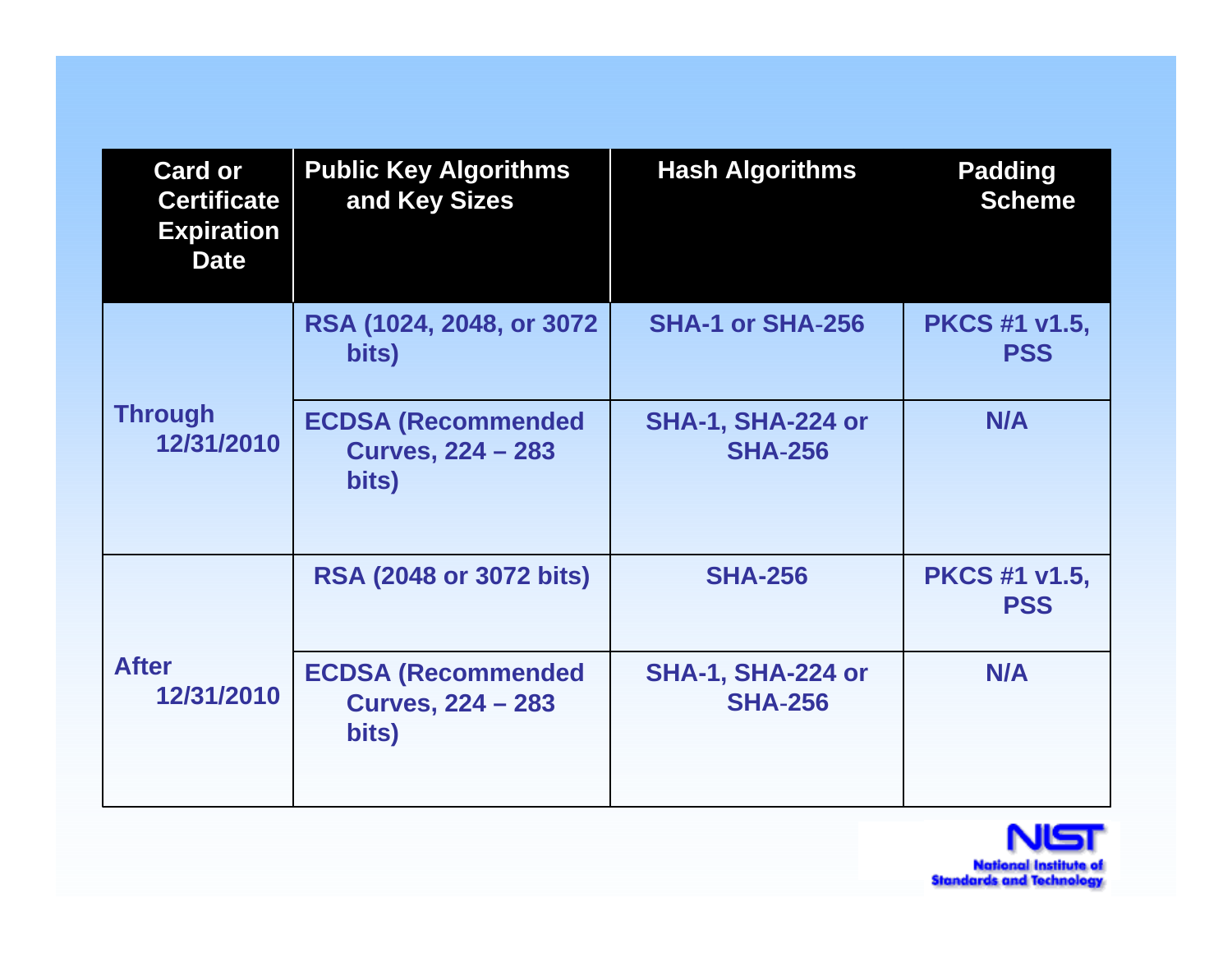#### X.509 Certificates

- •PIV Authentication Certificate
	- keyUsage asserts digitalSignature but NOT nonrepudiation
	- –Certificate includes FASC-N from CHUID in altSubjectName and PIV NACI indicator
- Digital Signature and Key Management certificates

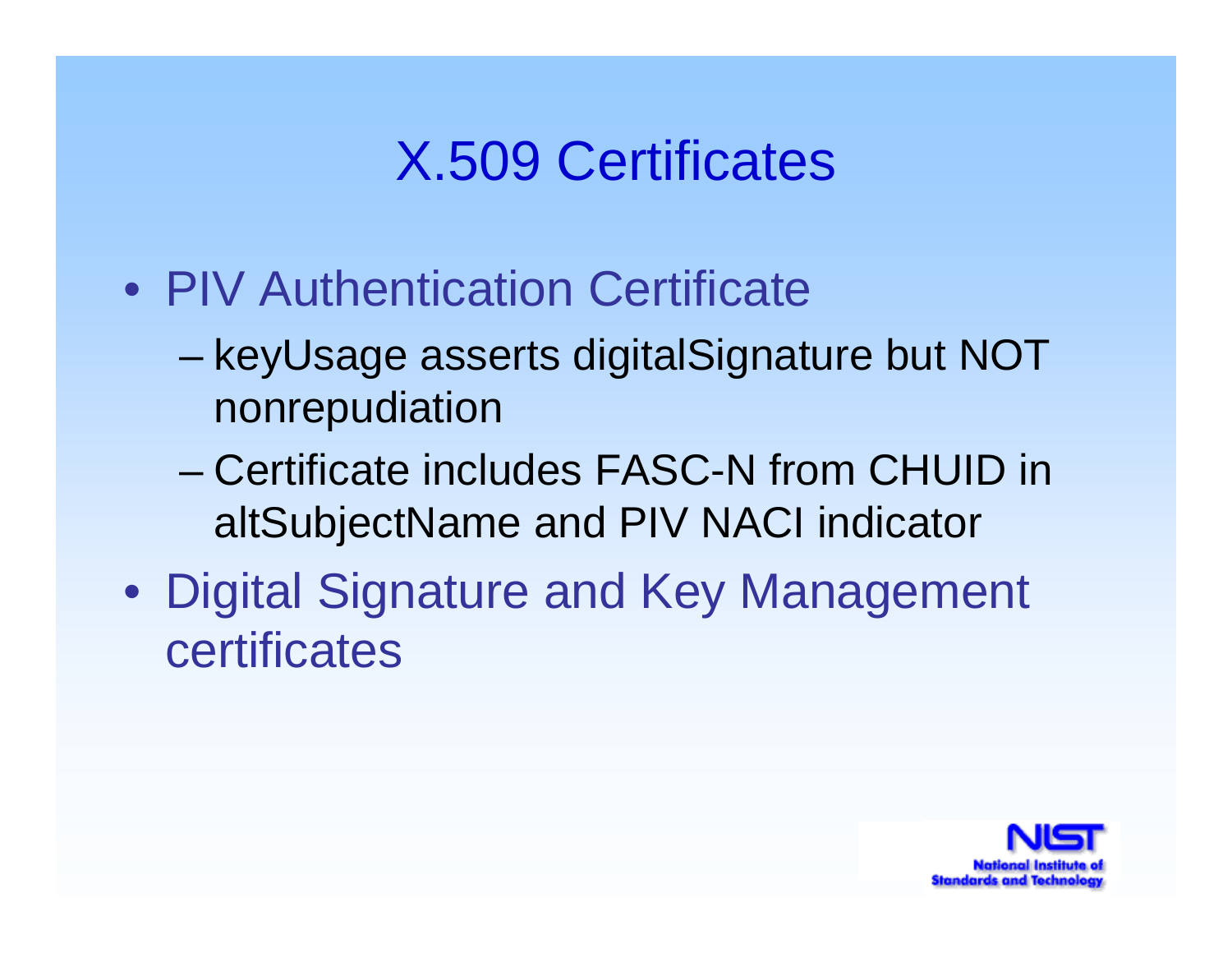Hash Algorithm Requirements for the 800-73 Security Object

- SHA-1, SHA-224 or SHA-256 through 12/31/2010
- •SHA-224 or SHA-256 after 12/31/2010

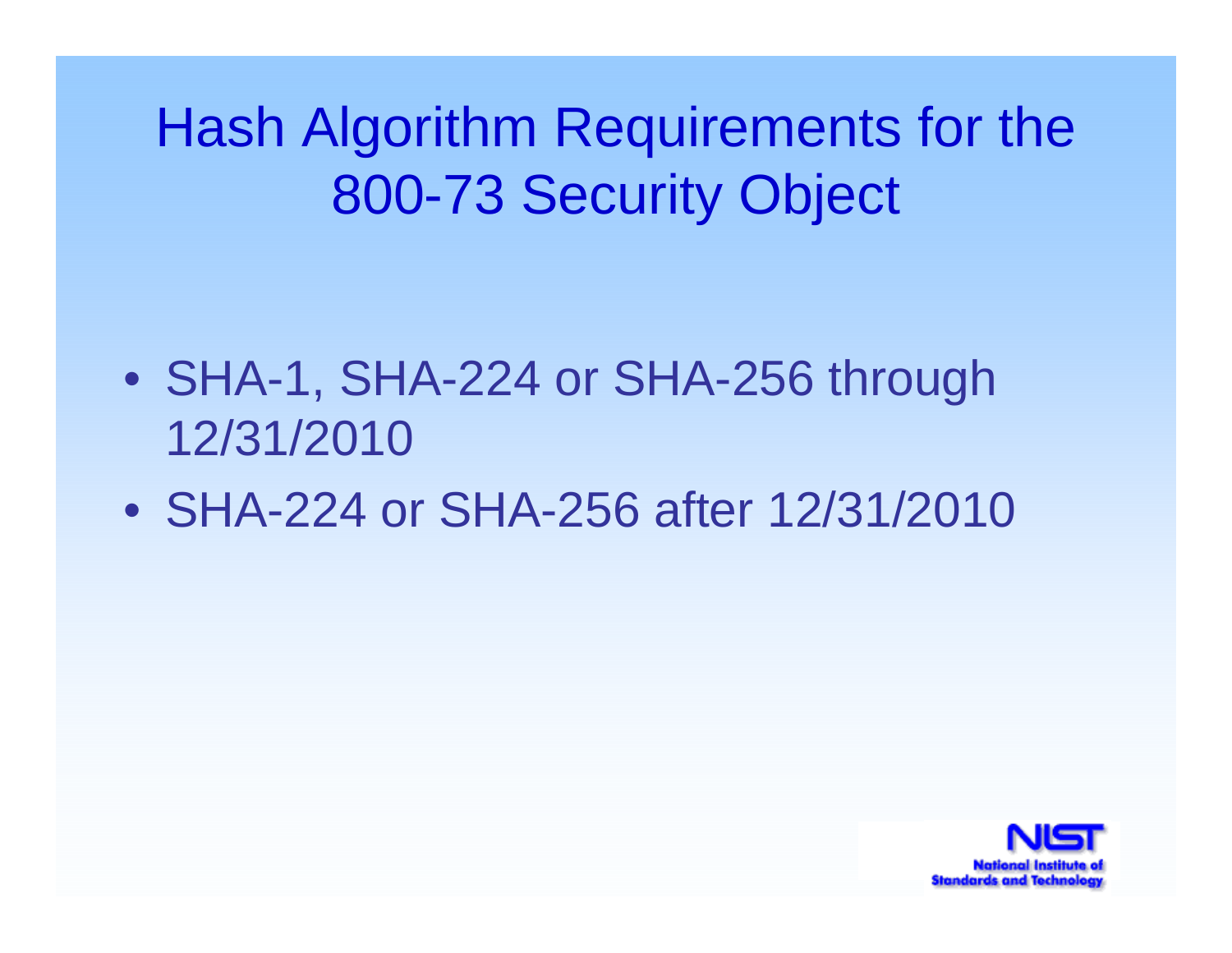## Moving Forward: A Migration Strategy

- Algorithm changes after 2010
- Need CAs to support multiple algorithms and different key sizes
- Need to consider computational power of smart card
	- Crypto co-processor?
	- JAVA implementation
- Infrastructure support for multiple algorithms

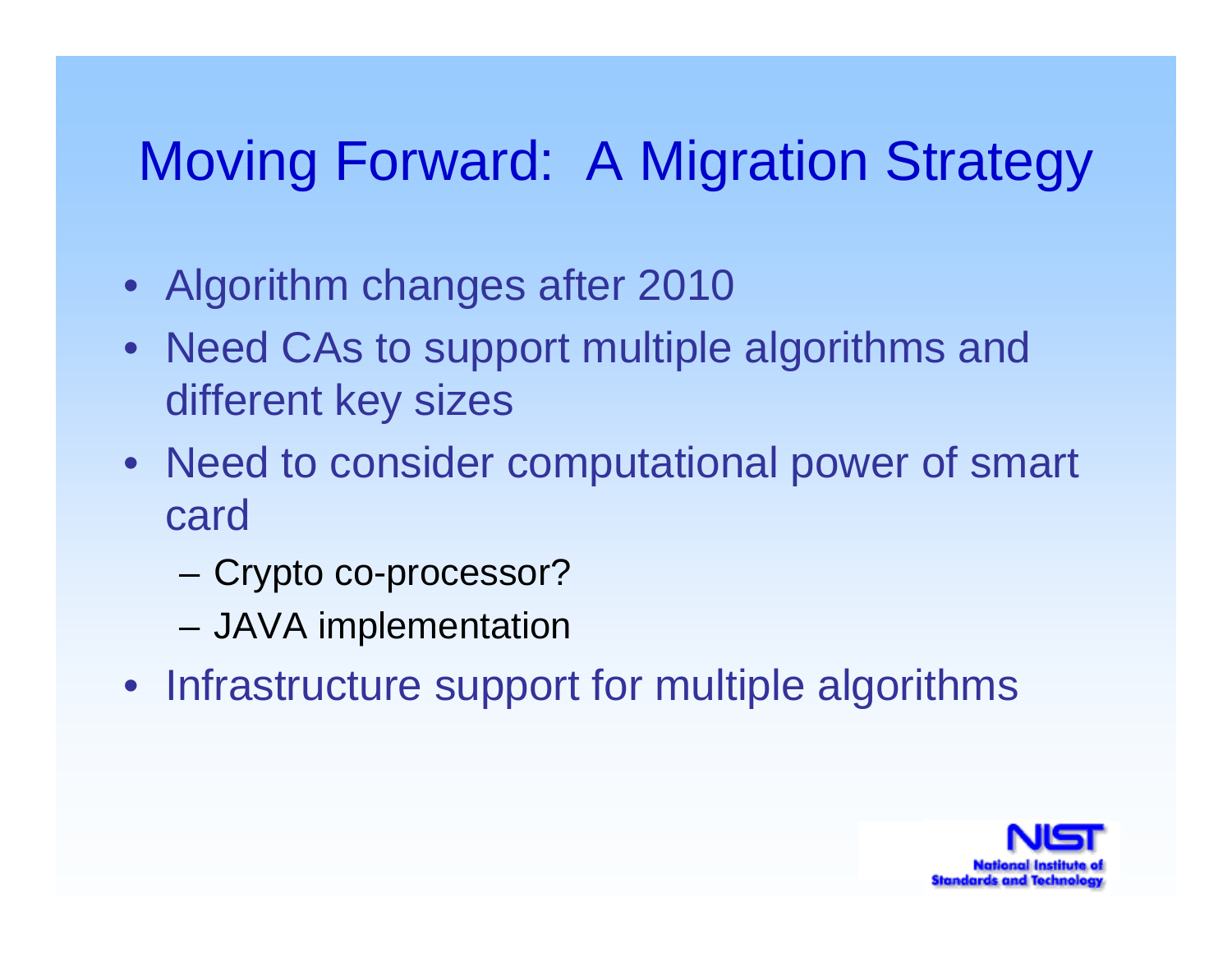#### Selecting solutions

- Flexibility
- Scalability
- •Interoperability